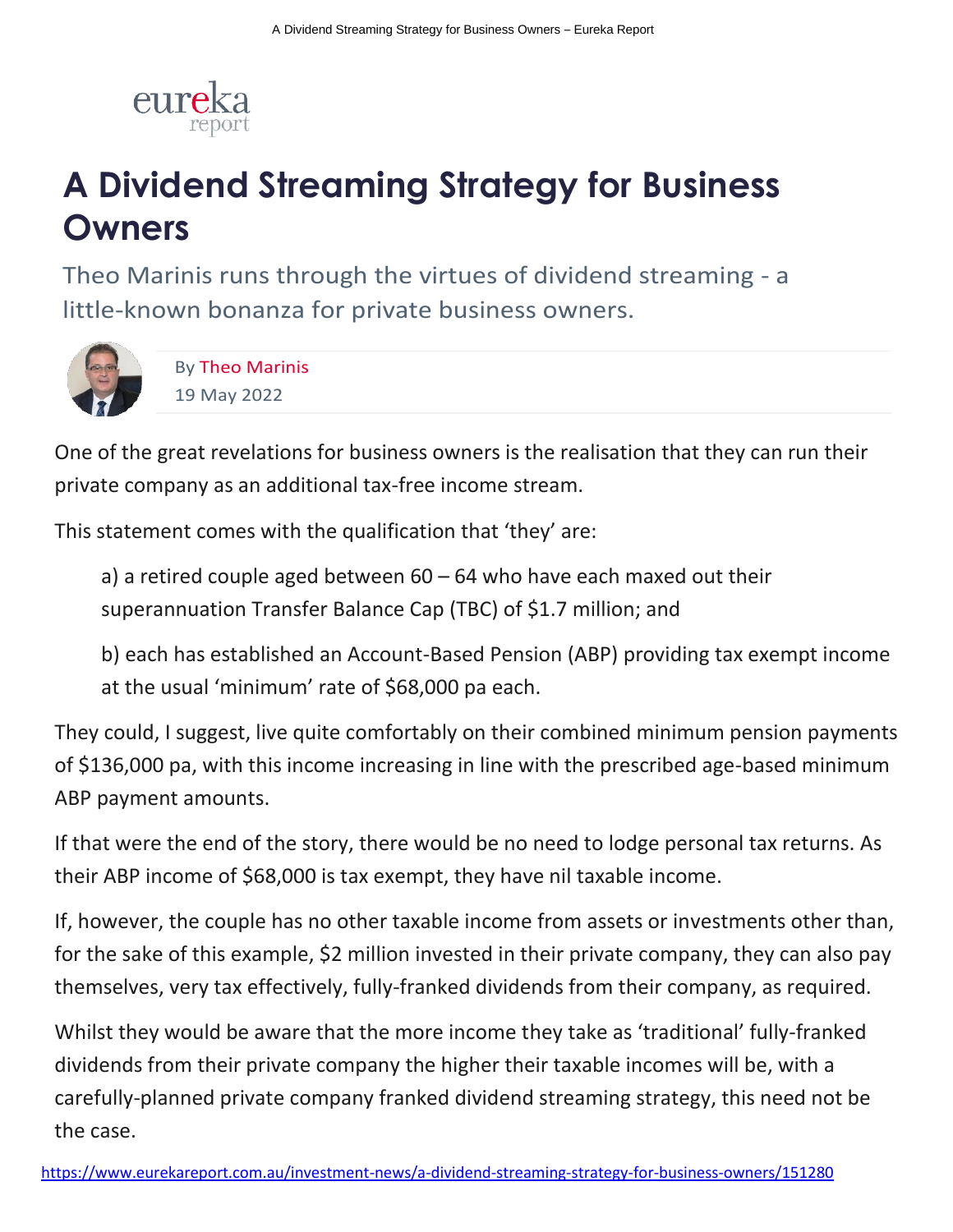The following age-based examples demonstrate how dividend streaming strategies can work for each taxpayer:

### **Profile 1: Retirees aged 60 – 67, eligible to make personal Concessional Contributions**

Assumptions:

- <sup>o</sup> Private company tangible net worth: \$2,000,000.
- $\circ$  Each retiree is paid a franked cash dividend of \$38,250 pa over and above their ABP minimum income of \$68,000 (gross cash received \$106,250 – with ABP income tax exempt).
- <sup>o</sup> Each makes a personal concessional super contribution of \$27,500 (CCs can still be made until age 67, but eligibility for non-concessional contributions ceases on reaching the TBC of \$1.7 million).

| Franked amount                           | \$38,250 |
|------------------------------------------|----------|
| Imputation credit                        | \$12,750 |
| <b>Gross amount</b>                      | \$51,000 |
| Less: Personal concessional contribution | \$27,500 |
| <b>Taxable income</b>                    | \$23,500 |
| Tax payable*                             | \$0      |

\**Nil tax payable due to tax offsets, including the proposed 2021/22 one-off \$420 tax offset (this offset plus the Low- and Middle-Income Tax Offset are being phased out from 1 July 2022).*

When lodging personal tax returns for this financial year, the retiree couple in the above scenario would a) pay no personal tax on their individual cash dividend and b) would each receive a 100 per cent refund of their private company imputation credit of \$12,750. The only tax payable relates to the 15 per cent super contributions tax on their CCs – amounting to \$4,125 per individual.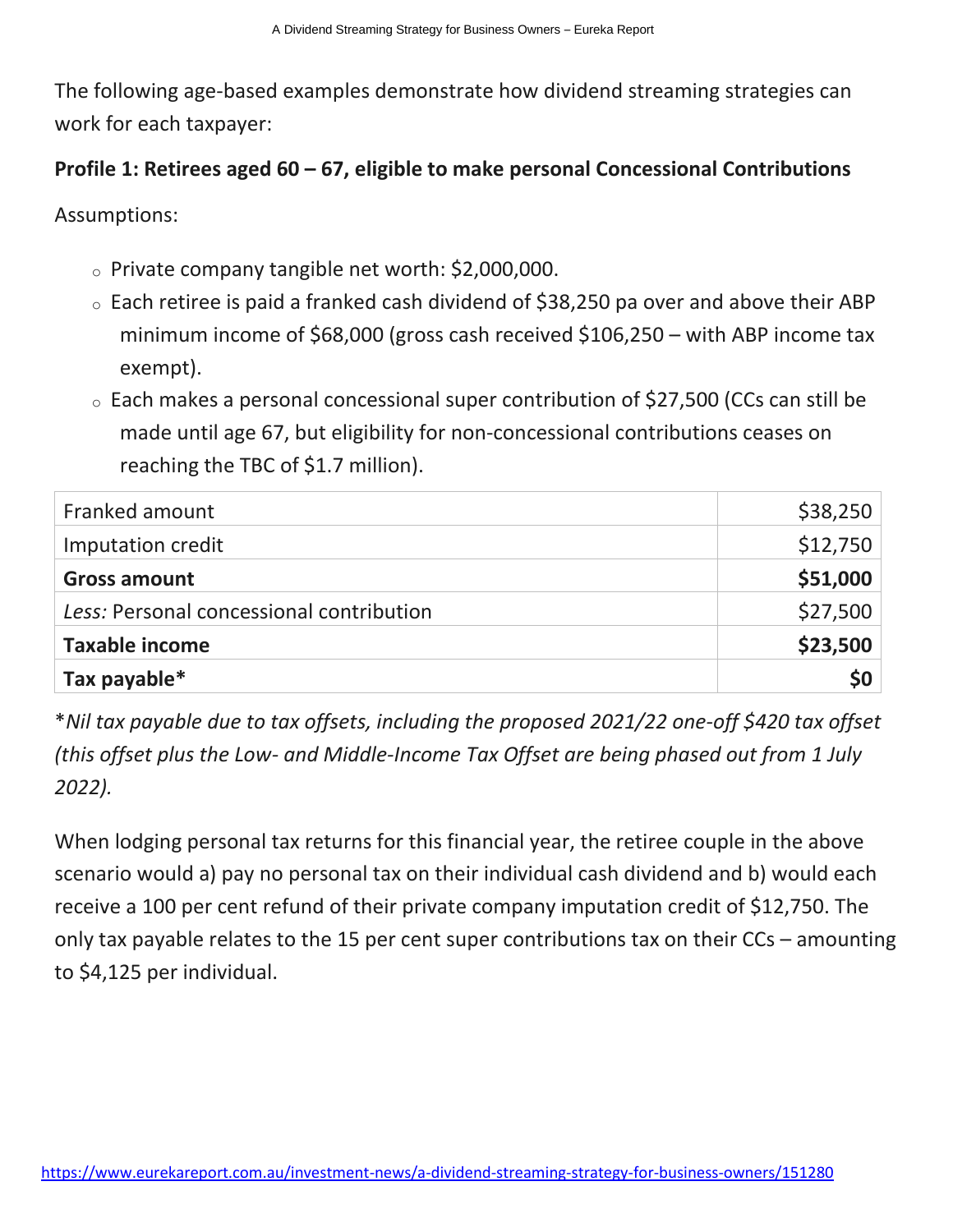#### **Cashflow summary per person:**

| Account based pension income    | \$68,000  |
|---------------------------------|-----------|
| Cash dividend                   | \$38,250  |
| <b>Imputation Credit refund</b> | \$12,750  |
| <b>Gross cash flow</b>          | \$119,000 |
| Less CC                         | \$27,500  |
| Net cash flow                   | \$91,500* |

*\*In addition, the \$23,375 NET super contribution is accessible 100 per cent tax free. That is \$114,875 pa net on total gross cashflows of \$119,000. That represents approx. 3.5 per cent tax!*

#### **Profile 2: Retirees over 67 – eligible to make personal CCs only on meeting the 'work test'**

Assumptions:

- <sup>o</sup> Private company tangible net worth \$2,000,000.
- <sup>o</sup> Not able to meet the 'work test,' therefore ineligible to make personal CCs to super
- $\circ$  Each retiree is paid a franked cash dividend of \$21,730 pa over and above ABP minimum income of \$85,000 (5% of \$1,700,000).
- $\circ$  Gross cash received is \$106,730 with ABP income tax exempt.

| Franked amount                           | \$21,730        |
|------------------------------------------|-----------------|
| Imputation credit                        | \$7,244         |
| <b>Gross amount</b>                      | \$28,974        |
| Less: Personal concessional contribution | 50 <sup>1</sup> |
| <b>Taxable income</b>                    | \$28,974        |
| Tax payable*                             | \$0             |

*\*Nil tax payable due to tax offsets including the Seniors and Pensioners Tax Offset (SAPTO) for those of pension age.*

When lodging their personal tax returns, the retiree couple in this scenario would also a) pay no personal tax on their individual cash dividend of \$21,730 and b) each receive a 100 per cent refund of their private company imputation credit of \$7,244.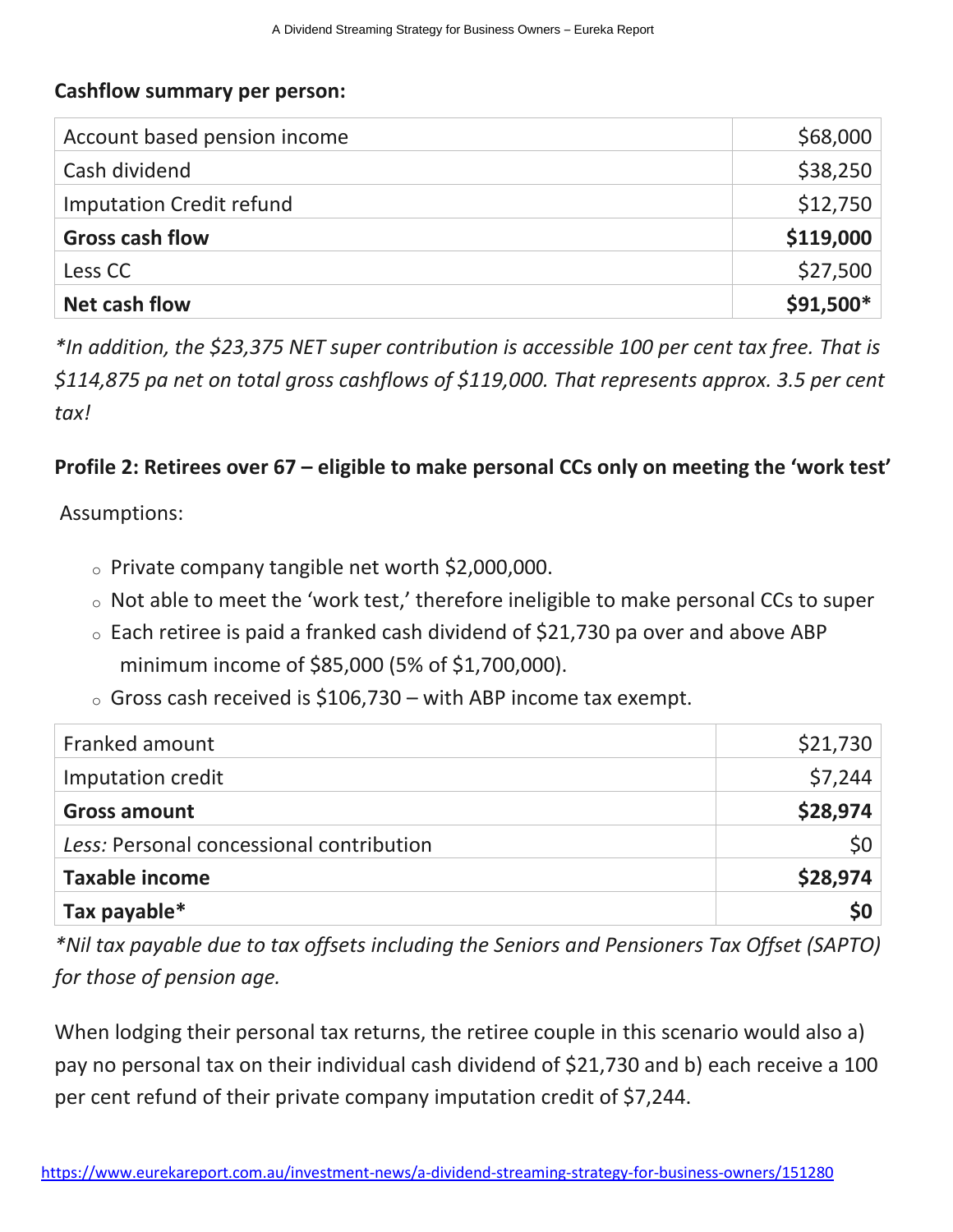#### **Cashflow summary per person:**

| Account based pension income    | \$85,000  |
|---------------------------------|-----------|
| Cash dividend                   | \$21,730  |
| <b>Imputation Credit refund</b> | \$7,244   |
| <b>Gross cash flow</b>          | \$113,974 |
| Tax                             | \$0       |
| Net cash flow                   | \$113,974 |

Further, if their private company 'outlives' both owners, provided they correctly leave control to their beneficiaries, those beneficiaries can continue to stream fully-franked dividends on the same basis.

This would mean that following the death of the original business owners, their children can continue to receive imputation credit refunds representing the taxes paid by the private company, during their lifetime.

In anyone's book, that prospect represents a very nice estate plan.

The children can, of course, take larger fully-franked dividends from the company, but they will receive smaller imputation credit refunds. If the dividend in a financial year is too large, they may in fact, need to pay tax on the difference between their marginal tax rate and the imputation credit.

With no concessional super contributions and based on the 'tangible net worth' assumption used in the preceding examples, the use of a dividend streaming strategy can facilitate a cash dividend of approximately \$80,000 pa. If there is no other taxable income, the imputation credit should ensure the payment of nil personal tax.

Those business owners who have not funded their ABP to the maximum \$1.7 million could use a dividend streaming strategy (from 1 July 2022) to make further non-concessional contribution (NCCs) to boost their ABP balances to age 75.

When I explain these opportunities to business owners, they are delighted to "know what they don't know" – and to enjoy the very acceptable outcomes which can be achieved by employing a dividend streaming strategy.